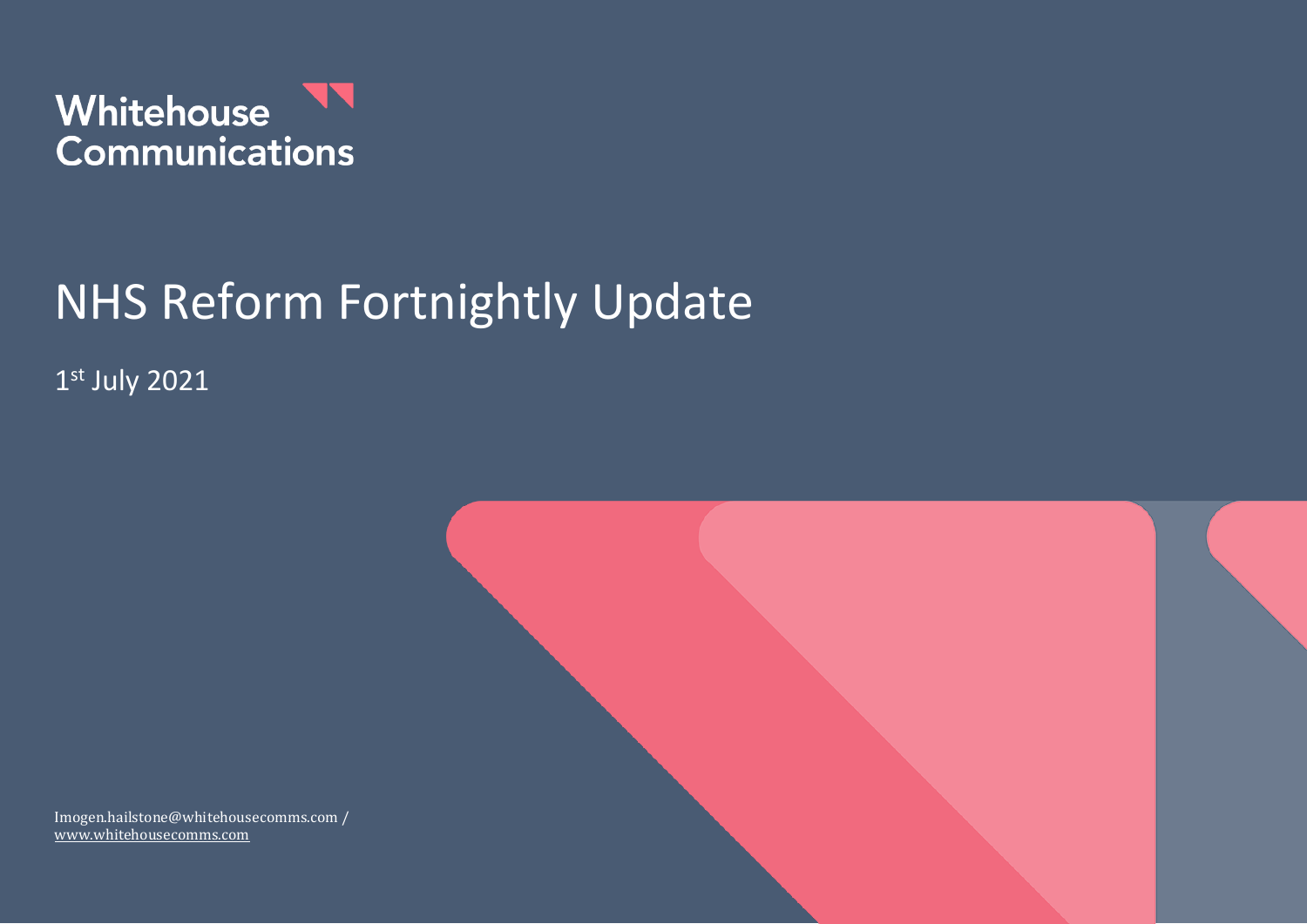## Retrospective report:  $17<sup>th</sup>$  June –  $1<sup>st</sup>$  July

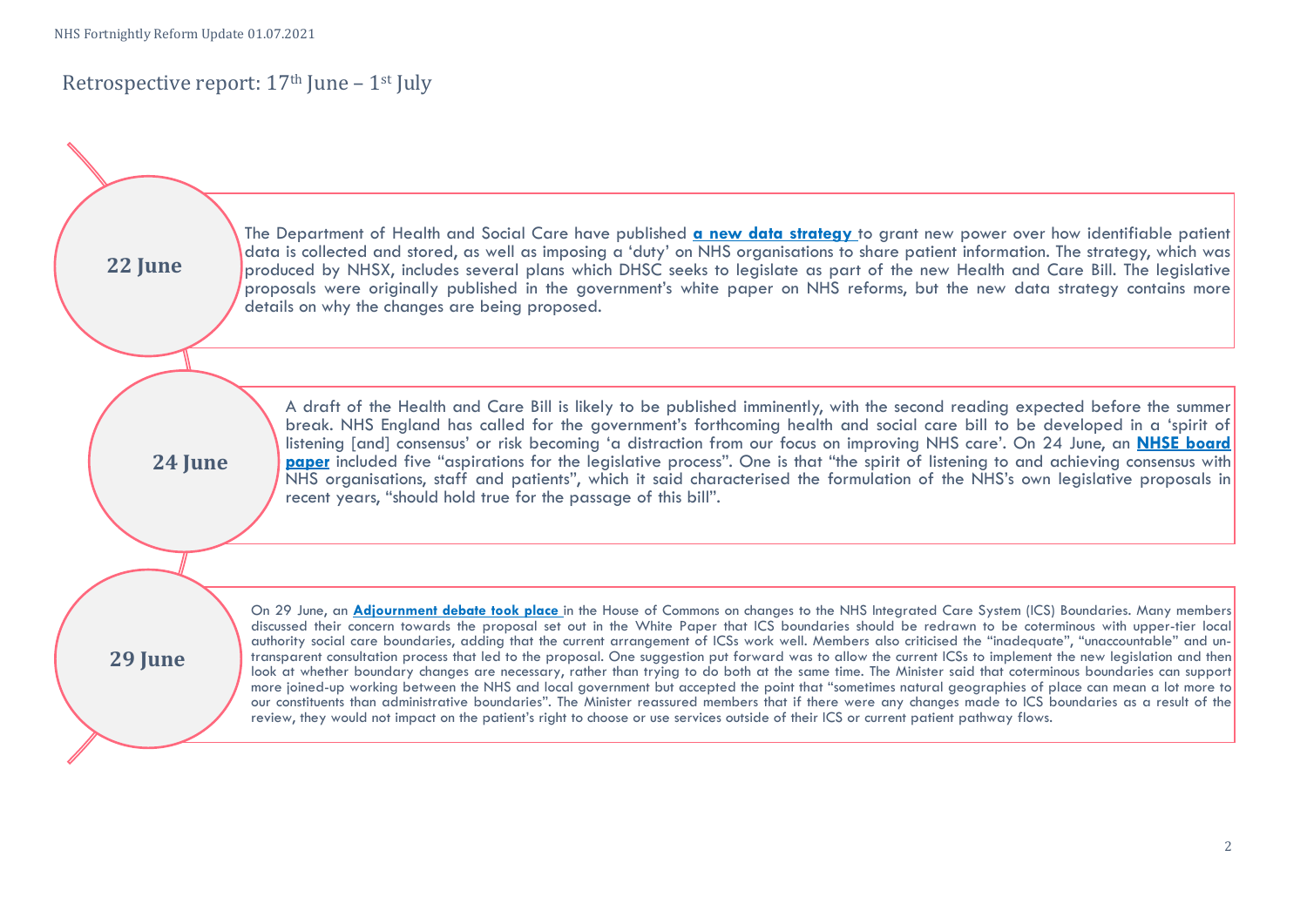

On 26 June, Sajid Javid was appointed as the new Health Secretary folllowing the resignation of Matt Hancock over outcry caused by a video showing him breaching social distancing guidance by kissing a colleague. **NHS Confederation have warned** that if Javid delays the introduction of NHS legislation, the service will lose good managers and could sacrifice a rare consensus on health policy. Mr Javid is understood to be reviewing whether he wants to stick to this timetable, even though he has had no involvement in the bill, which Labour criticised yesterday as an "unworkable top down [reorganisation"](https://whitehousecomms.com/wp-content/uploads/2021/07/nhsconfederationlettertothesecretaryofstate29thjune2021_541374.pdf).

**16th June 30 June**

According to **new guidance**, NHS England will publish each integrated care system's carbon footprint before October, under plans to track progress against the health service's sustainability programme. NHSE have said that regional and ICS baseline carbon footprints would be released by 30 September, with trust footprints developed after that. NHSE's Greener NHS National Programme team will calculate each ICS and trust's footprint based on local data, which must be submitted quarterly. The guidance has been issued following an instruction to trusts and ICSs to develop their net-zero plans by the end of this financial year. Trusts have been told to draw up their plans by 14 January 2022, which will then be ["consolidated"](https://www.england.nhs.uk/greenernhs/wp-content/uploads/sites/51/2021/06/B0507-how-to-produce-a-green-plan-three-year-strategy-towards-net-zero-june-2021.pdf) into system-wide strategies. ICSs will be given two months to draw up these strategies, which must be submitted to NHSE's regional teams by 31 March for peer-review before being published.

**1 July**

According to the HSJ, the candidates for the post of NHS England chief executive face 10 hours of interviews and a full day of psychometric testing. Applicants are due to be shortlisted on Tuesday 2 July – after which the final selection process will be finalised. However, a number of sources close to the process have revealed the following is being proposed. There will be a day of psychometric testing, and an initial interview with senior [representatives](https://www.gov.uk/government/news/36-million-boost-for-ai-technologies-to-revolutionise-nhs-care) from Number 10, the Treasury and the Cabinet Office, including Cabinet secretary Simon Case. The shortlisted candidates will also, separately, be interviewed by those NHS England and Improvement non-executive board members who are not represented on the final panel (see below). The board will conduct these interviews in groups of three – meaning candidates may face at least two interrogations at this stage. Unless the process is delayed because of the arrival of Sajid Javid as health secretary, the final formal interviews are due to take place in the week commencing 19 July.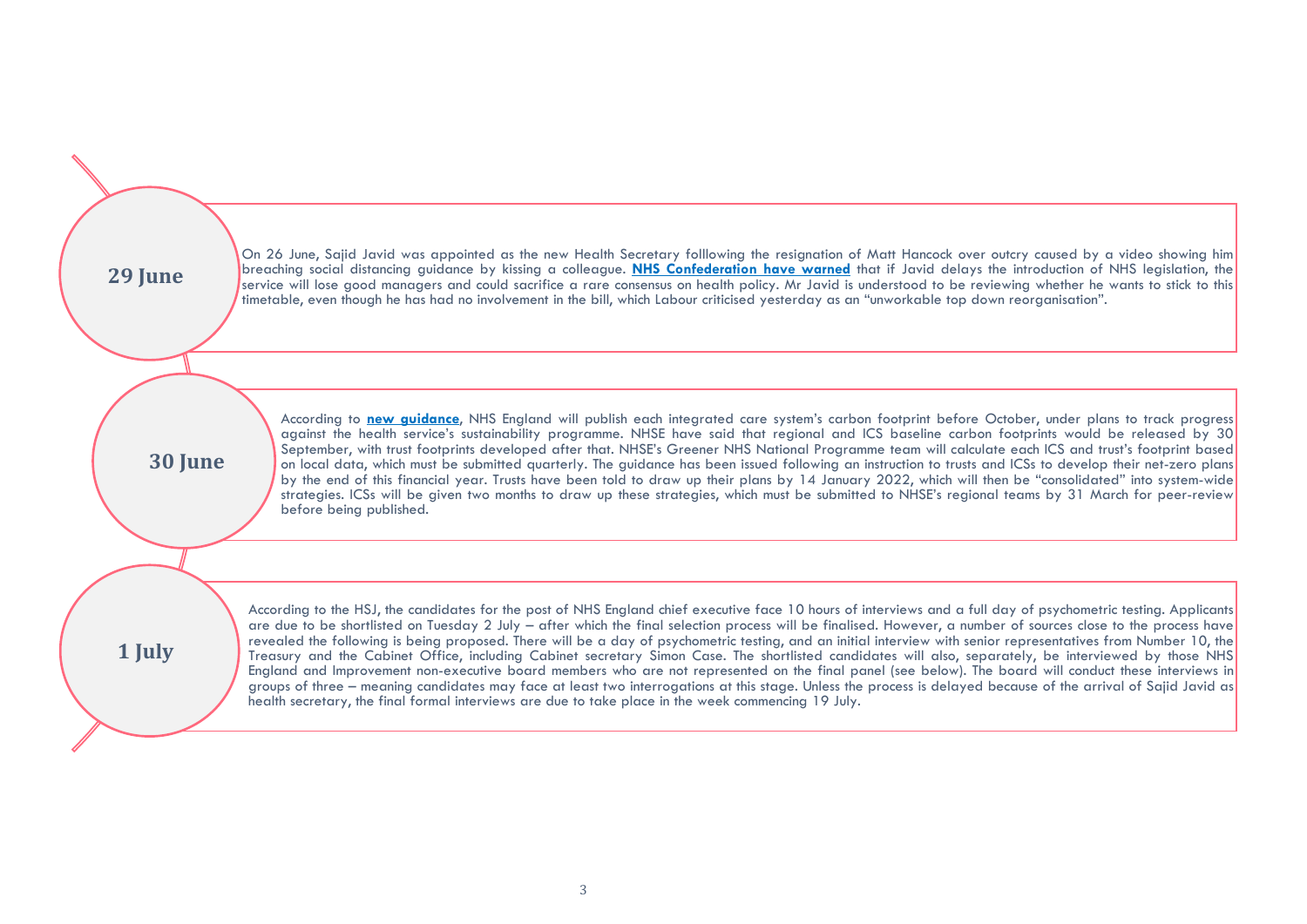Lookahead: 1st July - 15th July

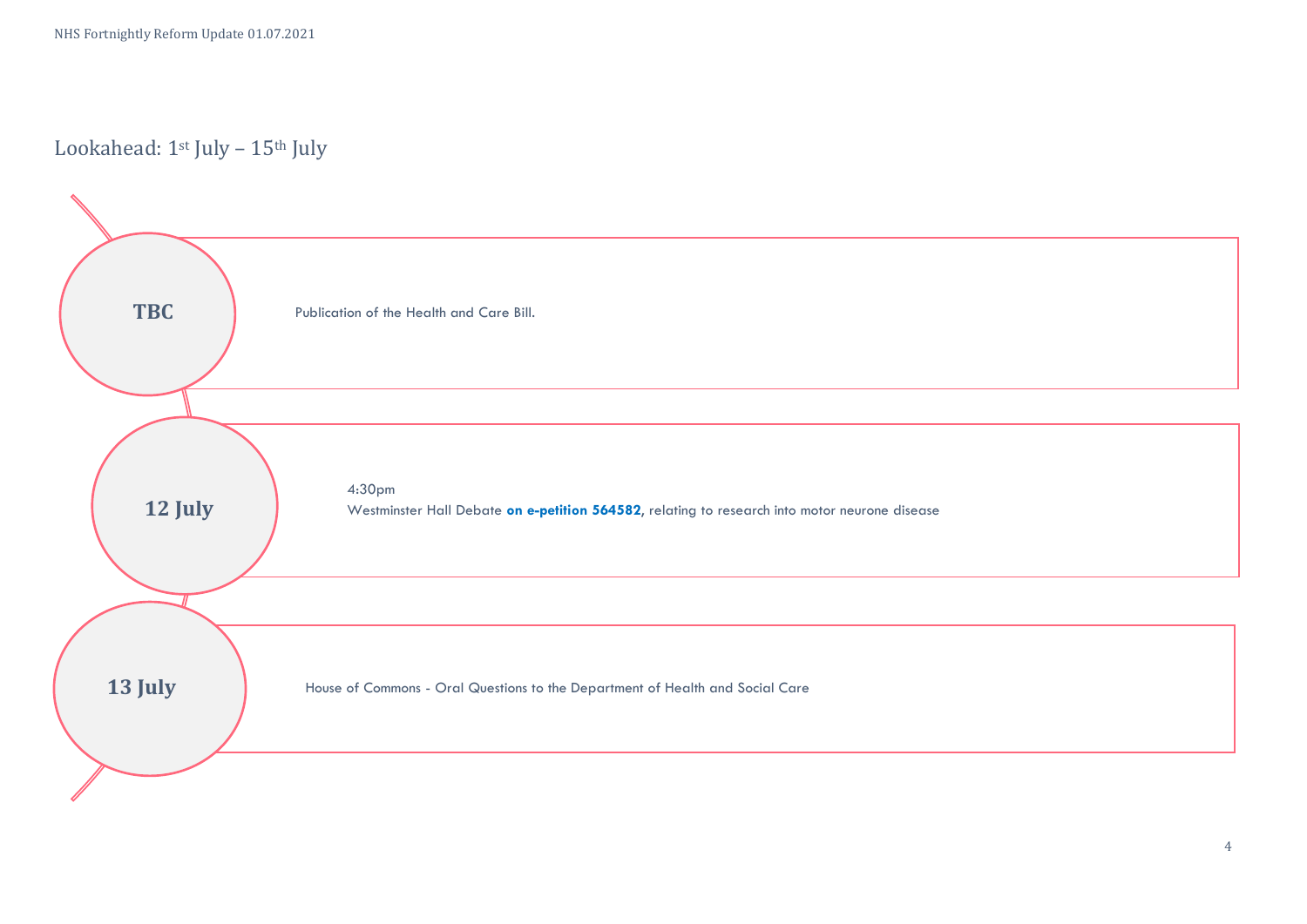NHS Fortnightly Reform Update 01.07.2021

### **Relevant Select Committee Inquiries that are currently open**

- **Public Accounts Committee -** [Digital Transformation in the NHS](https://committees.parliament.uk/work/479/digital-transformation-in-the-nhs/)
- **Public Accounts Committee** [NHS nursing workforce](https://committees.parliament.uk/work/373/nhs-nursing-workforce/)
- **Public Accounts Committee -** [Adult social care markets](https://committees.parliament.uk/work/1135/adult-social-care-markets/)
- **Health and Social Care Committee –** [Social Care: funding and workforce](https://committees.parliament.uk/work/136/social-care-funding-and-workforce/)
- **Health and Social Care Committee -** [Workforce burnout and resilience in the NHS and social care](https://committees.parliament.uk/work/494/workforce-burnout-and-resilience-in-the-nhs-and-social-care/)
- **Health and Social Care Committee -** [Coronavirus: lessons learnt](https://committees.parliament.uk/work/657/coronavirus-lessons-learnt/)
- **Health and Social Care Committee -** [Coronavirus: recent developments](https://committees.parliament.uk/work/930/coronavirus-recent-developments/)
- **Health and Social Care Committee -** [Department's White Paper on health and social care](https://committees.parliament.uk/work/1068/departments-white-paper-on-health-and-social-care/)
- **Health and Social Care Committee -** [Treatment of autistic people and individuals with learning disabilities](https://committees.parliament.uk/work/1026/treatment-of-autistic-people-and-individuals-with-learning-disabilities/)
- **Health and Social Care Committee -** [Safety of maternity services in England](https://committees.parliament.uk/work/472/safety-of-maternity-services-in-england/)
- **Health and Social Care Committee –** [Supporting those with dementia and their carers](https://committees.parliament.uk/work/1231/supporting-those-with-dementia-and-their-carers/)
- **Housing, Communities and Local Government Committee -** [Long term funding of adult social care](https://committees.parliament.uk/work/1080/long-term-funding-of-adult-social-care/)
- **COVID-19 Committee -** [The long-term impact of the pandemic on parents and families](https://committees.parliament.uk/work/1121/the-longterm-impact-of-the-pandemic-on-parents-and-families/)

#### **Relevant Consultations that are currently open**

- **Department of Health and Social Care -** [Standard adult ready-to-drink oral nutritional supplements: ACBS policy](https://www.gov.uk/government/consultations/oral-nutritional-supplements-acbs-policy)
- **Department of Health and Social Care**, **Welsh Government**, and **Advisory Committee on Clinical Excellence Awards -** [Reforming the national Clinical Excellence Awards scheme](https://www.gov.uk/government/consultations/reforming-the-national-clinical-excellence-awards-scheme)
- **Department of Health and Social Care -** [The appointment and operation of the Patient Safety Commissioner](https://www.gov.uk/government/consultations/the-appointment-and-operation-of-the-patient-safety-commissioner)
- **Department of Health and Social Care -** [NHS holiday pay for voluntary overtime: equalities impact assessment](https://www.gov.uk/government/publications/nhs-holiday-pay-for-voluntary-overtime-equalities-impact-assessment)
- **Medicines and Healthcare products Regulatory Agency -** [MHRA Patient Involvement Strategy consultation](https://www.gov.uk/government/consultations/mhra-patient-involvement-strategy-consultation/proposed-patient-and-public-involvement-strategy-2020-25)